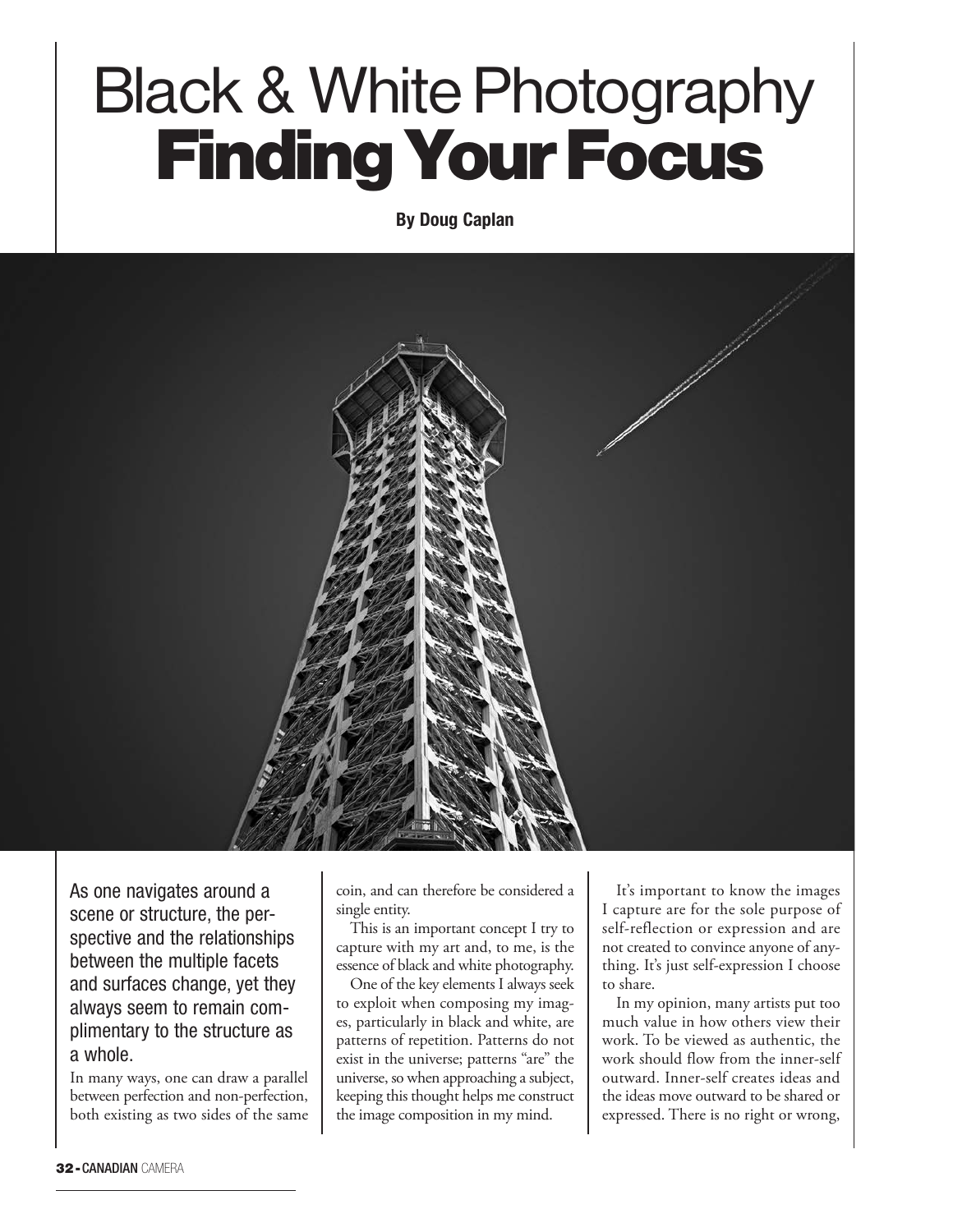

good or bad. There is only an expression that exists.

Once you give yourself permission to create without expectation or the need for validation you will find that creativity flows more freely.

My monochromatic odyssey started about 25 years ago. I started to attend Ampro Photo Workshops in Vancouver so I could learn the art and science of photography. Building a fully functioning darkroom was priority number one, so I built one in my home and started

developing my own black and white film and producing my own prints. I upgraded to a Mamiya 645 medium format camera and got down to business.

Looking back at my early work I can't help but think to myself "What was I thinking??!!" I was missing the point completely. I had some good work, but I was missing authenticity. But not all was lost. I learned a lot about tonality, shape, composition, contrast and luminosity, all critical components of black and white photography.

It wasn't a technical issue that left me with incomplete ideas. I failed to realize my efforts were focused too much on interpersonal communication and I lacked the awareness of myself. I needed to understand INTRApersonal communication.

Interpersonal communication is how you communicate with others. This is an important skill, but to express creativity, INTRApersonal skill needs to be developed. INTRApersonal means how you communicate with yourself.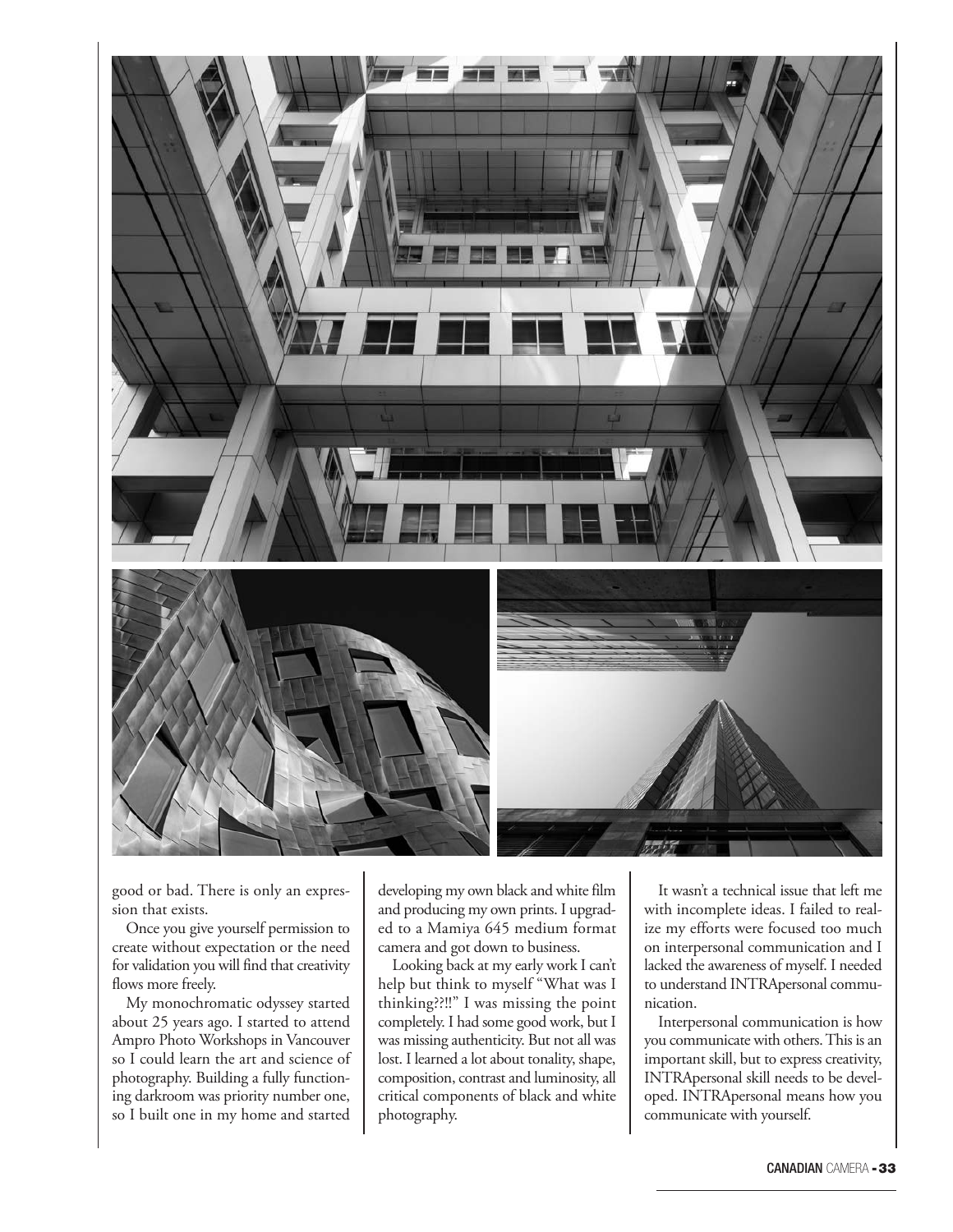

Black and white photography is an excellent vehicle to develop your INTRApersonal communication skills. You can't hide behind colour, poor composition or a lack of clarity. There is nothing to distract from what is expressed.

There is no right or wrong so the only way to view your work objectively from your own perspective is to view it from a different point of view. For me, a different point of view was from where I was currently but looking back to where I was formerly.

Life experiences and events force most people to look at things differently as

time passes. Life doesn't happen to us, life happens for us. It may be difficult to accept, but there is no built-in meaning to anything. We apply filters given to us by others to determine what is good or bad. You can only communicate INTRApersonally to someone who you truly value. From this vantage point your awareness will expand and your point of view will shift.

Simplicity is an expression of complexity. Conversely, complexity is an expression of simplicity. Lack of clarity or focus is the death of all potential. In other words, when you try to create something out of complexity, without clarity, you get a confused expression of creativity. Black and white photography, much more than color photography, distills this equation into the essence of what your creative expression is saying. Keeping your attention on the "simplicity" aspect of everything will yield clarity.

A message can only be understood if it is a cohesive and clear. If someone starts speaking to you using nothing but random words, you would have no idea what that person was trying to say to you.

Try this exercise. Pick your 10 best images. Print them and look at them all simultaneously. You can also do